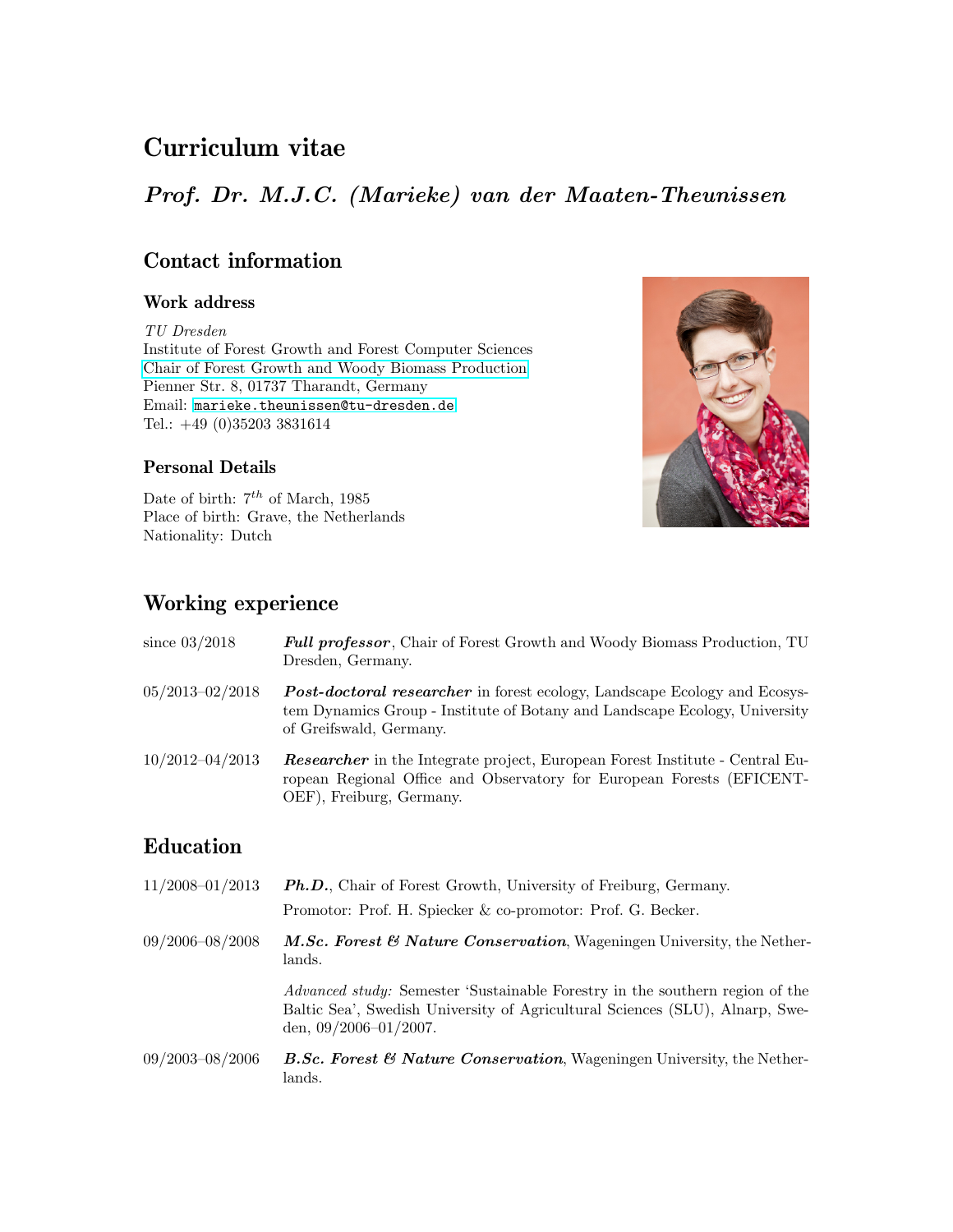## Rankings

06/2017 **Ranked 1<sup>st</sup>** (dual hire with Dr. Ernst van der Maaten) and  $2^a$  (individually) for the W2 Professorship Forest Growth and Woody Biomass Production, TU Dresden, Germany.

Call accepted 12/2017.

## Publications

#### ISI-listed journal publications

- $\circ$  Fischer, K., Kreyling, J., Beaulieu, M., Beil, I., Bog, M., Bonte, D., Holm, S., Knoblauch, S., Koch, D., Muffler, L., Mouginot, P., Paulinich, M., Scheepens, J.F., Schiemann, R., Schmeddes, J., Schnittler, M., Uhl, G., van der Maaten-Theunissen, M., Weier, J.M., Wilmking, M., Weigel, R. & Gienapp, P. (2021). Species-specific effects of thermal stress on the expression of genetic variation across a diverse group of plant and animal taxa under experimental conditions. Heredity 126: 23-37. doi: [10.1038/s41437-020-0338-4](https://doi.org/10.1038/s41437-020-0338-4)
- $\circ$  Stolz, J., van der Maaten, E., Kalanke, H., Martin, J., Wilmking, M. & van der Maaten-Theunissen, M. (2021). Increasing climate sensitivity of beech and pine is not mediated by adaptation and soil characteristics along a precipitation gradient in northeastern Germany. Dendrochronologia 67: 125834. doi: [10.1016/j.dendro.2021.125834](https://doi.org/10.1016/j.dendro.2021.125834)
- $\circ$  Suliman, T., Berger, U., van der Maaten-Theunissen, M., van der Maaten, E. & Ali, W. (2021). Modeling dominant height growth using permanent plot data for Pinus brutia stands in the Eastern Mediterranean region. Forest Systems 30: eSC03. doi: [10.5424/fs/2021301-](https://doi.org/10.5424/fs/2021301-17687) [17687](https://doi.org/10.5424/fs/2021301-17687)
- $\Diamond$  Trouillier, M., van der Maaten-Theunissen, M., Scharnweber, T. & Wilmking, M. (2020). A unifying concept for growth trends of trees and forests - The 'potential natural forest'. Frontiers in Forests and Global Change. doi: [10.3389/ffgc.2020.581334](https://doi.org/10.3389/ffgc.2020.581334)
- $\Diamond$  Muffler, L., Weigel, R., Hacket-Pain, A., Klisz, M., van der Maaten, E., Wilmking, M., Kreyling, J. & van der Maaten-Theunissen, M. (2020). Lowest drought sensitivity and decreasing growth synchrony towards the dry distribution margin of European beech. Journal of Biogeography 47: 1910-1921. doi: [10.1111/jbi.13884](https://doi.org/10.1111/jbi.13884)
- $\Diamond$  Wilmking, M.\*, van der Maaten-Theunissen, M.\*, van der Maaten, E.\*, Scharnweber, T., Buras, A., Biermann, C., Gurskaya, M., Hallinger, M., Lange, J., Shetti, R., Smiljanić, M. & Trouillier, M. (2020). Global assessment of relationships between climate and tree growth. Global Change Biology 26: 3212-3220. \*contributed equally. doi:  $10.1111/\text{gcb}.15057$
- $\Diamond$  Harvey, J. E., Smiljanić, M., Scharnweber, T., Buras, A., Cedro, A., Cruz-García, R., Drobyshev, I., Janecka, K., Jansons, A., Kaczka, R., Klisz, M., Läänelaid, A., Matisons, R., Muffler, L., Sohar, K., Spyt, B., Stolz, J., van der Maaten, E., van der Maaten-Theunissen, M., Vitas, A., Weigel, R., Kreyling, J. & Wilmking, M. (2020). Tree growth influenced by warming winter climate and summer moisture availability in northern temperate forests. Global Change Biology 26: 2505-2518. doi: [10.1111/gcb.14966](https://doi.org/10.1111/gcb.14966)
- $\Diamond$  Jetschke, G., van der Maaten, E. & van der Maaten-Theunissen, M. (2019). Towards the extremes: a critical analysis of pointer year detection methods. Dendrochronologia **53**: 55-62. doi: [10.1016/j.dendro.2018.11.004](https://doi.org/10.1016/j.dendro.2018.11.004)
- $\circ$  Scharnweber, T., Heinze, L., Cruz-García, R., van der Maaten-Theunissen, M. & Wilmking, M. (2019). Confessions of solitary oaks: we grow fast but we fear the drought. Dendrochronologia 55: 43-49. doi: [10.1016/j.dendro.2019.04.001](https://doi.org/10.1016/j.dendro.2019.04.001)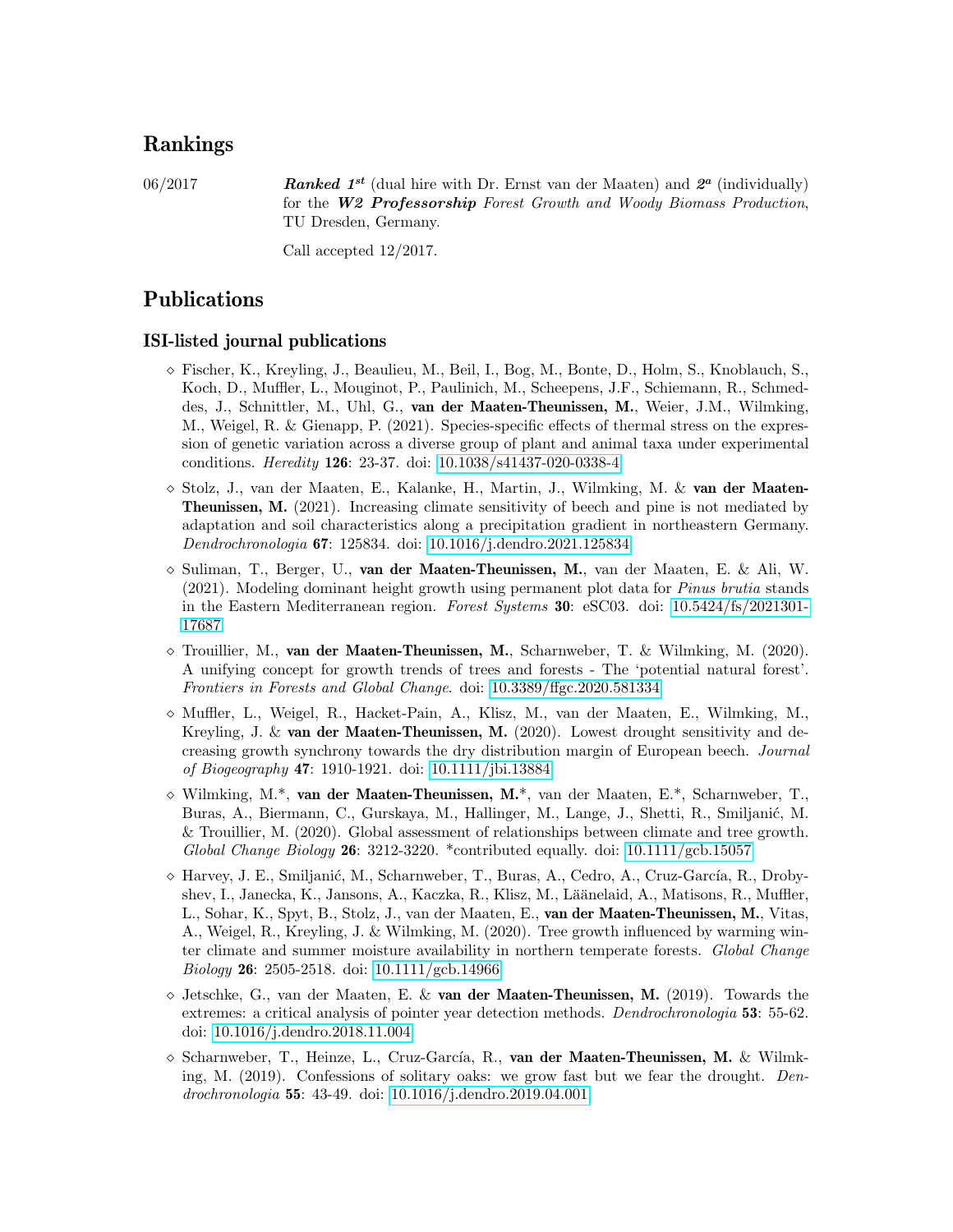- $\Diamond$  Scharnweber, T., Heußner, K-U., Smiljanić, M., Heinrich, I., van der Maaten-Theunissen, M., van der Maaten, E., Struwe, T., Buras, A. & Wilmking, M. (2019). Removing the no-analogue bias in modern accelerated tree growth leads to stronger medieval drought. Scientific Reports 9: 2509. doi: [10.1038/s41598-019-39040-5](https://doi.org/10.1038/s41598-019-39040-5)
- $\Diamond$  Trouillier, M., van der Maaten-Theunissen, M., Scharnweber, T., Würth, D., Burger, A., Schnittler, M. & Wilmking, M. (2019). Size matters – a comparison of three methods to assess age- and size-dependent climate sensitivity of trees. Trees 33: 183-192. doi: [10.1007/s00468-](https://doi.org/10.1007/s00468-018-1767-z) [018-1767-z](https://doi.org/10.1007/s00468-018-1767-z)
- Hacket-Pain, A., Ascoli, D., Vacchiano, G., Biondi, F., Cavin, L., Conedera, M., Drobyshev, I., Dorado Liñán, I., Friend, A., Grabner, M., Hartl, C., Kreyling, J., Lebourgeois, F., Levanič, T., Menzel, A., van der Maaten, E., van der Maaten-Theunissen, M., Muffler, L., Motta, R., Roibu, C., Popa, I., Scharnweber, T., Weigel, R., Wilmking, M. & Zang, C. (2018). Climatically controlled reproduction drives inter-annual growth variability in a temperate tree species. Ecology Letters 21: 1833-1844. doi: [10.1111/ele.13158](https://doi.org/10.1111/ele.13158)
- $\circ$  van der Maaten, E., Pape, J., van der Maaten-Theunissen, M., Scharnweber, T., Smiljanić, M., Cruz-García, R. & Wilmking, M. (2018). Distinct growth phenology but similar daily stem dynamics in three co-occurring broadleaved tree species. Tree Physiology 38: 1820-1828. doi: [10.1093/treephys/tpy042](https://doi.org/10.1093/treephys/tpy042)
- $\circ$  Trouillier, M., van der Maaten-Theunissen, M., Harvey, J.E., Würth, D., Schnittler, M. & Wilmking, M. (2018). Visualizing individual tree differences in tree-ring studies. Forests 9: 216. doi: [10.3390/f9040216](https://doi.org/10.3390/f9040216)
- $\diamond$  Weigel, R., Klisz, M., Kreyling, J., van der Maaten-Theunissen, M., Muffler, L., Wilmking M. & van der Maaten, E. (2018). Winter matters: sensitivity to winter climate and cold events increases towards the cold distribution margin of European beech (Fagus sylvatica L.). Journal of Biogeography 45: 2779-2790. doi: [10.1111/jbi.13444](https://doi.org/10.1111/jbi.13444)
- $\circ$  Carl, C., Landgraf, D., van der Maaten-Theunissen, M., Biber, P. & Pretzsch, H. (2017). Robinia pseudoacacia L. flower analyzed by using unmanned aerial vehicle (UAV). Remote Sensing 7: 1091. doi: [10.3390/rs9111091](https://doi.org/10.3390/rs9111091)
- $\Diamond$  van der Maaten, E., Hamann, A., van der Maaten-Theunissen, M., Bergsma, A., Henge-veld, G., van Lammeren, R., Mohren, F., Nabuurs, G-J., Terhürne, R. & Sterck, F. (2017). Species distribution models predict temporal but not spatial variation in forest growth. Ecology and Evolution 7: 2585-2594. doi: [10.1002/ece3.2696](https://doi.org/10.1002/ece3.2696)
- $\Diamond$  van der Maaten, E., Mehl, A., Wilmking, M. & van der Maaten-Theunissen, M. (2017). Tapping the tree-ring archive for studying effects of resin extraction on the growth and climate sensitivity of Scots pine. Forest Ecosystems 4: 7. doi: [10.1186/s40663-017-0096-9](https://doi.org/10.1186/s40663-017-0096-9)
- $\Diamond$  Príncipe, A., van der Maaten, E., van der Maaten-Theunissen, M., Struwe, T., Wilmking, M. & Kreyling, J. (2017). Low resistance but high resilience in growth of a major deciduous forest tree (Fagus sylvatica L.) in response to late spring frost in southern Germany. Trees - Structure and Function 31: 743-751. doi: [10.1007/s00468-016-1505-3](https://doi.org/10.1007/s00468-016-1505-3)
- $\Diamond$  Wilmking, M., Buras, A., Eusemann, P., Schnittler, M., Trouillier, M., Würth, D., Lange, J., van der Maaten-Theunissen, M. & Juday, G. (2017). High frequency growth variability of White spruce clones does not differ from non-clonal trees at Alaskan treelines. Dendrochronologia 44: 187-192. doi: [10.1016/j.dendro.2017.05.005](https://doi.org/10.1016/j.dendro.2017.05.005)
- $\Diamond$  Wilmking, M., Scharnweber, T., van der Maaten-Theunissen, M. & van der Maaten, E. (2017). Reconciling the community with a concept – The Uniformitarian principle in the dendro-sciences. Dendrochronologia 44: 211-214. doi: [10.1016/j.dendro.2017.06.0051](https://doi.org/10.1016/j.dendro.2017.06.005)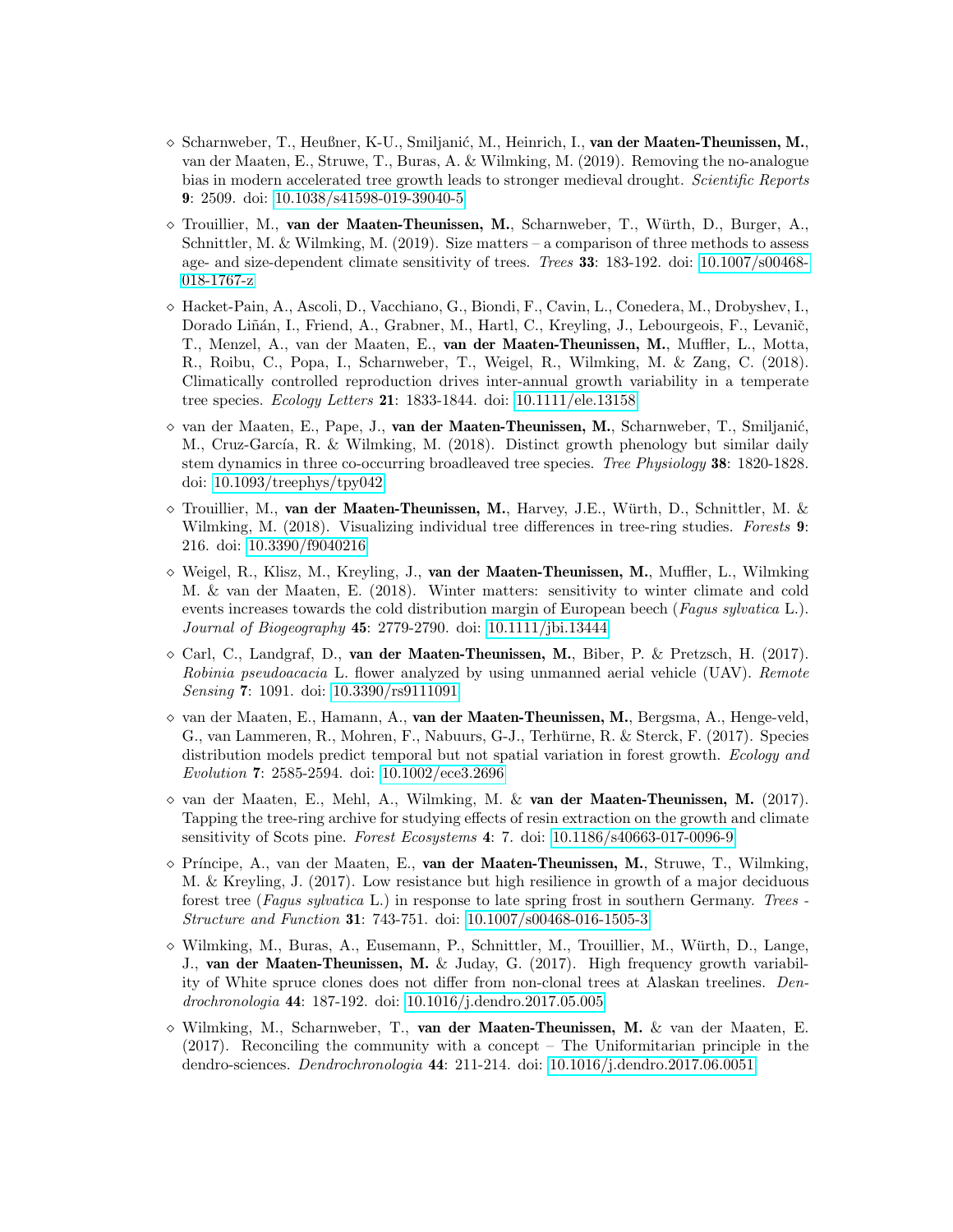- $\Diamond$  Buras, A., van der Maaten-Theunissen, M., van der Maaten, E., Ahlgrimm, S., Hermann, P., Simard, S., Heinrich, I., Helle, G., Unterseher, M., Schnittler, M., Eusemann, P. & Wilmking, M. (2016). Tuning the voices of a choir: detecting ecological gradients in time-series populations. PLOS ONE 11: e0158346. doi: [10.1371/journal.pone.0158346](https://doi.org/10.1371/journal.pone.0158346)
- $\Diamond$  van der Maaten, E., van der Maaten-Theunissen, M., Smiljanić, M., Rossi, S., Simard, S., Wilmking, M., Deslauriers, A., Fonti, P., von Arx, G. & Bouriaud, O. (2016). dendrometeR: analyzing the pulse of trees in R. Dendrochronologia 40: 12-16. doi: [10.1016/j.dendro.2016.06.001](https://doi.org/10.1016/j.dendro.2016.06.001)
- $\Diamond$  van der Maaten-Theunissen, M., Bümmerstede, H., Iwanowksi, J., Scharnweber, T., Wilmking, M. & van der Maaten, E. (2016). Drought sensitivity of beech on a shallow chalk soil in northeastern Germany - a comparative study. Forest Ecosystems 3: 24. doi: [10.1186/s40663-](https://doi.org/10.1186/s40663-016-0083-6) [016-0083-6](https://doi.org/10.1186/s40663-016-0083-6)
- $\Diamond$  van der Maaten, E., van der Maaten-Theunissen, M., Buras, A., Scharnweber, T., Simard, S., Kaiser, K., Lorenz, S. & Wilmking, M. (2015). Can we use tree rings of black alder to reconstruct lake levels? A case study for the Mecklenburg Lake District, northeastern Germany. PLOS ONE 10: e0137054. doi: [10.1371/journal.pone.0137054](https://doi.org/10.1371/journal.pone.0137054)
- $\circ$  van der Maaten-Theunissen, M.\*, van der Maaten, E.\* & Bouriaud, O. (2015). pointRes: An R package to analyze pointer years and components of resilience. *Dendrochronologia* 35: 34-38. \*contributed equally. doi: [10.1016/j.dendro.2015.05.006](https://doi.org/10.1016/j.dendro.2015.05.006)
- $\infty$  Schulz, T., Krumm, F., Bücking, W., Frank, G., Kraus, D., Lier, M., Lovrić, M., van der Maaten-Theunissen, M., Paillet, Y., Parviainen, J., Vacchiano, G. & Vandekerkhove, K. (2014). Comparison of integrative nature conservation in forest policy in Europe: a qualitative pilot study of institutional determinants. Biodiversity and Conservation 23: 3425-3450. doi: [10.1007/s10531-014-0817-0](https://doi.org/10.1007/s10531-014-0817-0)
- $\Diamond$  Smiljanić, M., Seo, J-W., Läänelaid, A., van der Maaten-Theunissen, M., Stajić, B. & Wilmking, M. (2014). Peatland pines as a proxy for water table fluctuations: Disentangling tree growth, hydrology and possible human influence. Science of the Total Environment 500-501: 52-63. doi: [10.1016/j.scitotenv.2014.08.056](https://doi.org/10.1016/j.scitotenv.2014.08.056)
- $\circ$  Lindner, M., Fitzgerald, J.B., Zimmermann, N.E., Reyer, C., Delzon, S., van der Maaten, E., Schelhaas, M., Lasch, P., Eggers, J., van der Maaten-Theunissen, M., Suckow, F., Psomas, A., Poulter, B. & Hanewinkel, M. (2014). Climate change and European forests: what do we know, what are the uncertainties, and what are the implications for forest management? Journal of Environmental Management 146: 69-83. doi: [10.1016/j.jenvman.2014.07.030](https://doi.org/10.1016/j.jenvman.2014.07.030)
- $\infty$  Spathelf, P., van der Maaten, E., van der Maaten-Theunissen, M., Campioli, M. & Dobrowolska, D. (2014). Climate change impacts in European forests: the expert-views of local observers. Annals of Forest Science 71: 131-137. doi: [10.1007/s13595-013-0280-1](https://doi.org/10.1007/s13595-013-0280-1)
- $\circ$  van der Maaten, E., Bouriaud, O., van der Maaten-Theunissen, M., Mayer, H. & Spiecker, H. (2013). Meteorological forcing of day-to-day stem radius variations of beech is highly synchronic on opposing aspect of a valley. Agricultural and Forest Meteorology 181: 85-93. doi: [10.1016/j.agrformet.2013.07.009](https://doi.org/10.1016/j.agrformet.2013.07.009)
- $\circ$  van der Maaten-Theunissen, M., Boden, S. & van der Maaten, E. (2013). Wood density variations of Norway spruce (Picea abies (L.) Karst.) under contrasting climate conditions in southwestern Germany. Annals of Forest Research 56: 91-103.
- $\circ$  van der Maaten-Theunissen, M., Kahle, H.P. & van der Maaten, E. (2013). Drought sensitivity of Norway spruce is higher than that of silver fir along an altitudinal gradient in southwestern Germany. Annals of Forest Science 70: 185-193. doi: [10.1007/s13595-012-](https://doi.org/10.1007/s13595-012-0241-0) [0241-0](https://doi.org/10.1007/s13595-012-0241-0)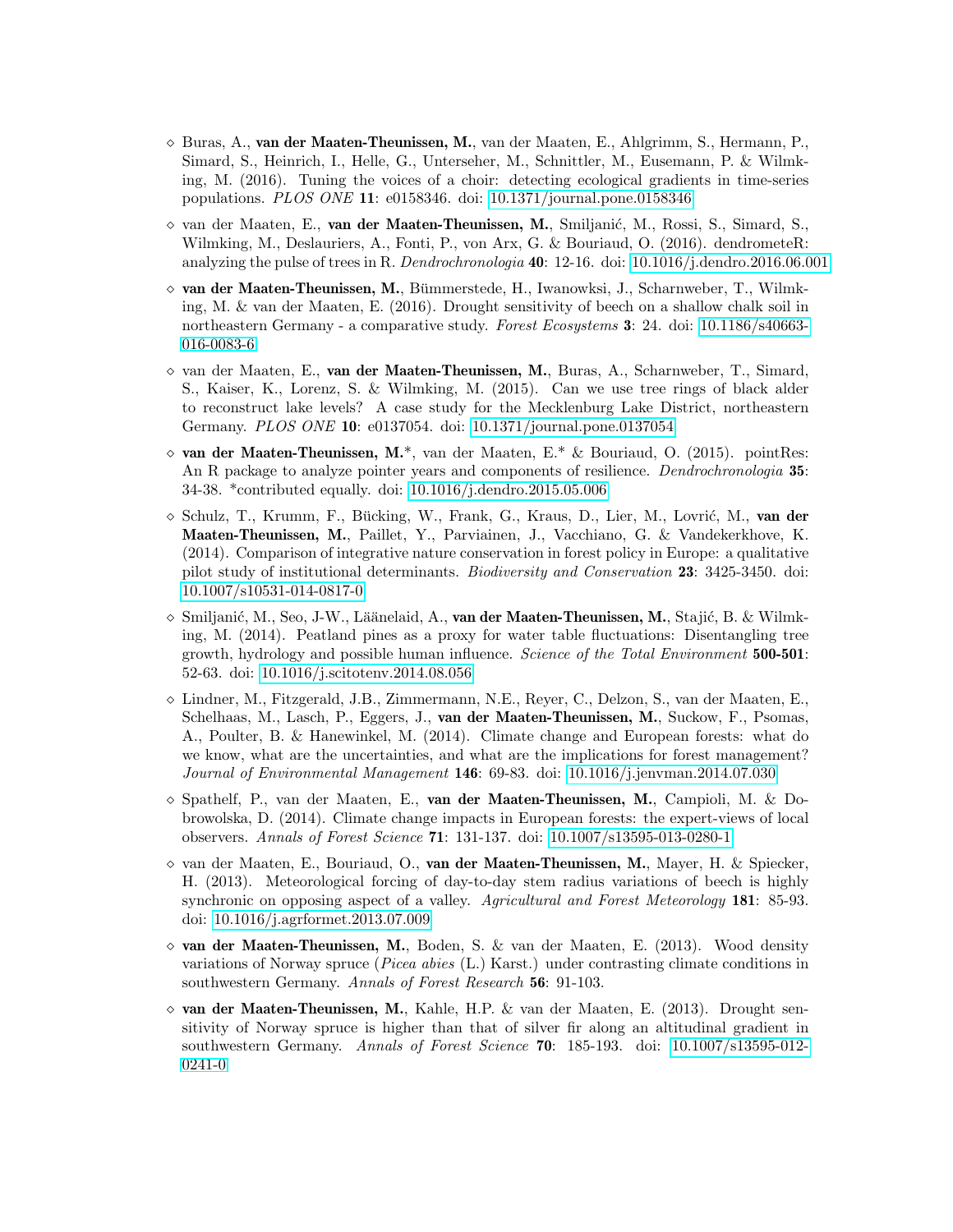- $\circ$  van der Maaten, E., van der Maaten-Theunissen, M. & Spiecker, H. (2012). Temporally resolved intra-annual wood density variations in European beech (Fagus sylvatica L.) as affected by climate and aspect. Annals of Forest Research 55: 113-124.
- $\Diamond$  van der Maaten-Theunissen, M. & Bouriaud, O. (2012). Climate–growth relationships at different stem heights in silver fir and Norway spruce. Canadian Journal of Forest Research 42: 958-969. doi: [10.1139/x2012-046](https://doi.org/10.1139/x2012-046)

#### Other publications (excl. conference contributions)

- $\circ$  Scharnweber, T., van der Maaten-Theunissen, M., van der Maaten, E. & Wilmking, M. (2015). Dendroökologische Forschung auf der Insel Vilm. Pages  $147-151$  of: Gehlhar, U., & Knapp, H.D. (eds), Erste Ergebnisse der Naturwaldforschung im Naturwaldreservat Insel Vilm, BfN-Skripten 390, Bonn.
- $\Diamond$  van der Maaten-Theunissen, M. (2013). Growth responses of silver fir (Abies alba Mill.) and Norway spruce (Picea abies (L.) Karst.) to climate along an altitudinal gradient in southwestern Germany. Ph.D. thesis, University of Freiburg, Germany, 126 p.
- $\Diamond$  van der Maaten-Theunissen, M. & Schuck, A. (2013). Integration of Nature Protection in Forest Policy in the Netherlands. INTEGRATE Country Report. EFICENT-OEF, Freiburg, 50 p.
- $\Diamond$  Quadt, V., van der Maaten-Theunissen, M. & Frank, G. (2013). Integration of Nature Protection in Forest Policy in Austria. INTEGRATE Country Report. EFICENT-OEF, Freiburg, 35 p.
- $\circ$  van der Maaten-Theunissen, M. (2012). Climate response of radial growth of silver fir (Abies alba Mill.) and Norway spruce (Picea abies (L.) Karst.) in the Black Forest, Germany. Pages 28-40 of: Gärtner, H., Rozenberg, P., Montès, P., Bertel, O., Heinrich, I. & Helle, G. (eds), TRACE – Tree Rings in Archaeology, Climatology and Ecology, vol. 10. GFZ Potsdam, Scientific Technical Report STR12/03, Potsdam. (peer-reviewed)
- $\circ$  van der Maaten-Theunissen, M., Spiecker, H., Gärtner, H., Heinrich, I. & Helle, G. (eds) (2011). TRACE - Tree Rings in Archaeology, Climatology and Ecology, vol. 9. GFZ Potsdam, Scientific Technical Report STR11/07, Potsdam, 192 p.
- $\Diamond$  van der Maaten-Theunissen, M., Kahle, H.P. & Spiecker, H. (2010). Growth responses and cell characteristics of silver fir (Abies alba Mill.) and Norway spruce (Picea abies (L.) Karst.) at different altitudes in south-western Germany. Pages 21-25 of: Levanič, T., Gričar, J., Hafner, P., Krajnc, R., Jagodic, S., Gärtner, H., Heinrich, I. & Helle, G. (eds), TRACE – Tree Rings in Archaeology, Climatology and Ecology, vol. 8. GFZ Potsdam, Scientific Technical Report STR10/05, Potsdam. (peer-reviewed)
- $\circ$  Theunissen, M. (2008). What makes birches grow? Relating environmental factors to the growth of birch in raised bogs. M.Sc. thesis, Wageningen University, the Netherlands, 38 p.
- $\Diamond$  Theunissen, M. (2006). Heather with shrubs a study on the distribution of oak shrubs in 1832 (original title in Dutch: Heide met struiken - een onderzoek naar de distributie van eikenstrubben in 1832 ). B.Sc. thesis, Wageningen University, the Netherlands.

### Grants / Raised funding

2019 Contract research 'Jahrringanalytisch basierte Ableitung von Waldentwicklungstypen (WET) für Rekultivierungsflächen des Lausitzer Braunkohlenreviers', Research Institute for Post-Mining Landscapes (FIB) (15t Euro).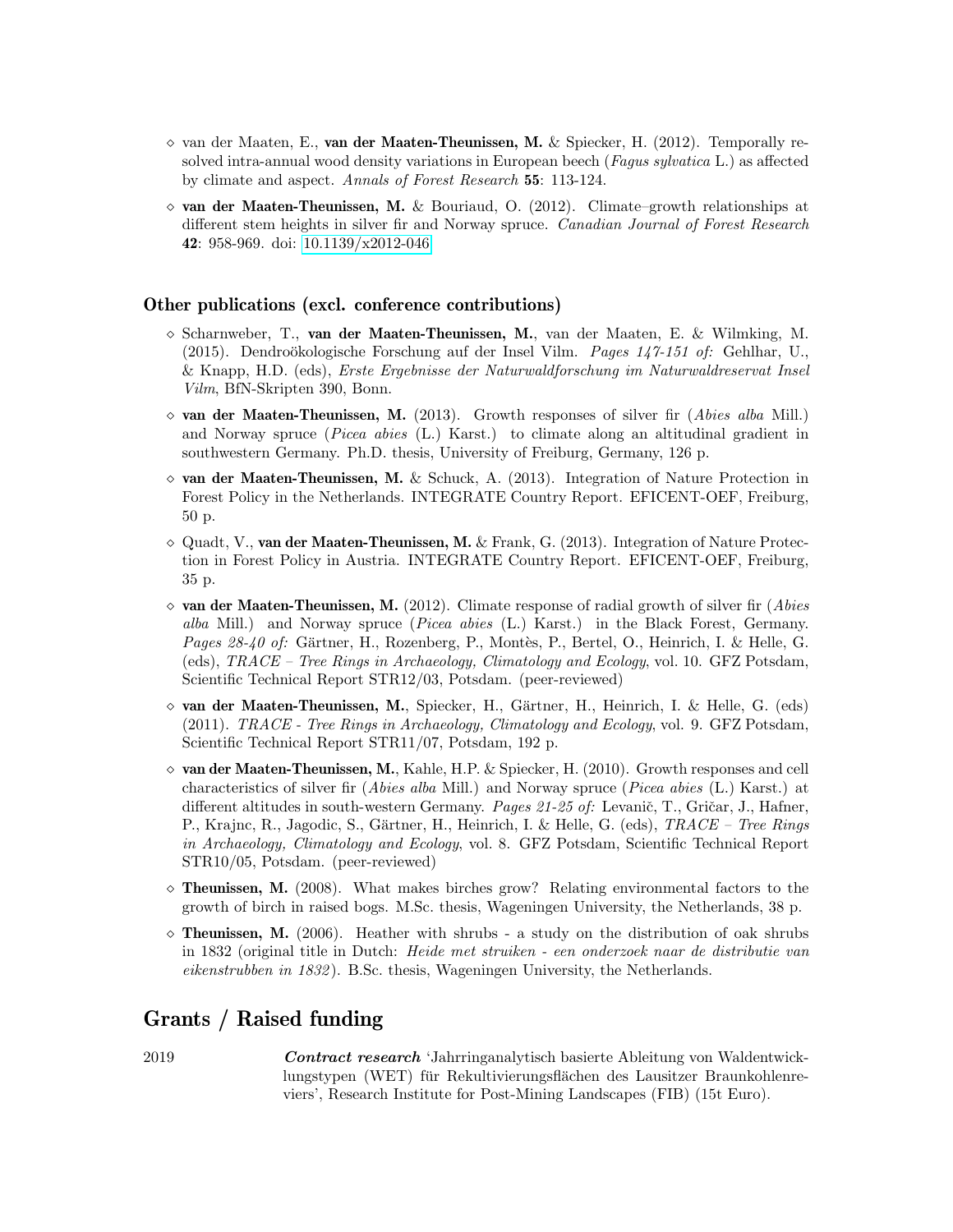| 2019 | <b>NERC</b> project 'ForeSight: Predicting and monitoring drought-linked forest<br>growth decline across Europe' $(06/2019-05/2022$ ; total funding: 800t GBP);<br>co-PI / WP-leader.                                                                                  |
|------|------------------------------------------------------------------------------------------------------------------------------------------------------------------------------------------------------------------------------------------------------------------------|
| 2018 | <b>Research grant</b> of the Eva Mayr-Stihl Stiftung to the project 'Untersuchung'<br>der Auswirkungen des globalen Wandels auf die Wälder Mecklenburg-Vor-<br>pommerns durch Kombination von langjährigen Messdaten und retrospektiven<br>Jahrringdaten' (8.3k Euro). |
| 2015 | <b>DFG</b> Research Training Group GRK 2010 'Biological RESPONSEs to<br>Novel and Changing Environments' $(04/2015-09/2019$ ; total funding: 4.4m<br>$Euro$ ; co-PI.                                                                                                   |
| 2015 | <b>Research grant</b> of the Eva Mayr-Stihl Stiftung to the project 'Zur Vergangen-<br>heit und Zukunft der Rotbuche (Fagus sylvatica L.) im Nationalpark Jasmund,<br>Rügen' (7.3k Euro).                                                                              |
| 2011 | <b>Conference scholarship</b> for TRACE 2011, Orléans, France; grant of the<br>Association for Tree-Ring Research (150 Euro).                                                                                                                                          |
| 2009 | <b>Conference scholarship</b> for TRACE 2009, Otočec, Solvenia; grant of the<br>Association for Tree-Ring Research (150 Euro).                                                                                                                                         |
| 2008 | 3-year Ph.D.-scholarship of the Landesgraduiertenförderung Baden-Würt-<br>temberg (36k Euro).                                                                                                                                                                          |

# Academic self-administration and services

#### Current activities:

| Associate editor    | For the open-access journal Frontiers in Forests and Global Change, since<br>05/2018.                                                                                                                                                                                                                                                                                                                   |
|---------------------|---------------------------------------------------------------------------------------------------------------------------------------------------------------------------------------------------------------------------------------------------------------------------------------------------------------------------------------------------------------------------------------------------------|
| <b>Board</b> member | Examination board member B.Sc./M.Sc 'Forest Sciences', TU Dresden, since<br>03/2018.                                                                                                                                                                                                                                                                                                                    |
| Commissioner        | Member of the department committee (Fachausschuss) 'Forest Sciences', TU<br>Dresden, since $03/2018$ .                                                                                                                                                                                                                                                                                                  |
| Reviewer            | For the following ISI-listed journals:                                                                                                                                                                                                                                                                                                                                                                  |
|                     | $\it Allgemeine$ Forst- und Jagdzeitung – Applications in Plant Sciences – Cana-<br>$dian$ Journal of Forest Research – Climatic Change – Dendrochronologia –<br>$Ecosphere$ – Forest Ecology and Management – iForest – International Jour-<br>nal of Biometeorology – Journal of Biogeography – $PLOS$ ONE – Scandinavian<br>Journal of Forest Research – Silva Fennica – Trees – Tree-Ring Research. |
| <b>SAB</b> member   | Scientific advisory board member of the Association for Tree-Ring Research<br>$(ATR)$ , since 03/2018.                                                                                                                                                                                                                                                                                                  |
| Former activities:  |                                                                                                                                                                                                                                                                                                                                                                                                         |
| Coordinator         | Lab activity coordinator of the Tree-Ring Lab 'DendroGreif', University of<br>Greifswald. Moderator of bi-weekly meetings, $09/2013 - 01/2018$ .                                                                                                                                                                                                                                                        |
| Guest editor        | For the ISI-listed journal <i>Dendrochronologia</i> , special issue 'TRACE 2018',<br>$08/2018 - 02/2019.$                                                                                                                                                                                                                                                                                               |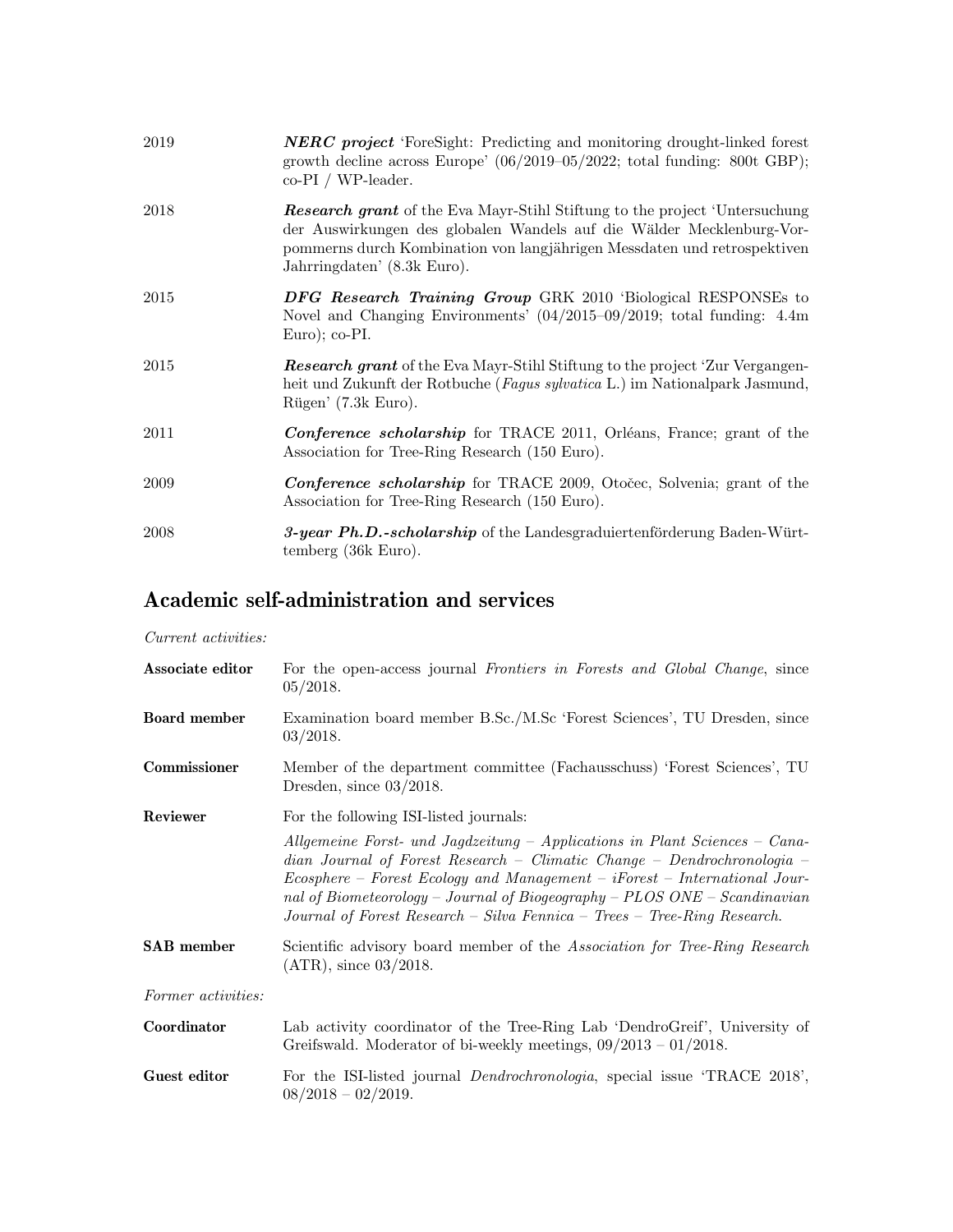## Invited talks

| 27/04/2018 | "Towards the extremes - growth responses and resilience of trees after climatic<br>and environmental disturbance". International conference TRACE 2018, Greif-<br>swald, Germany.                                                    |
|------------|--------------------------------------------------------------------------------------------------------------------------------------------------------------------------------------------------------------------------------------|
| 10/01/2018 | " $exTREmEs$ - climate change impacts on tree growth". Colloquium of the<br>Büsgen Institute, University of Göttingen, Germany.                                                                                                      |
| 06/04/2017 | "Global change and adaptive forest management - what we can learn from tree<br>rings". Symposium 'Advances and Challenges in Forest Management', ETH<br>Zürich, Switzerland.                                                         |
|            | "Waldbauliche Maßnahmen und deren Einfluss auf den Waldboden".<br>ETH<br>Zürich, Switzerland.                                                                                                                                        |
| 10/01/2017 | "Forests in a changing world: a tree-ring perspective on climate change impacts<br>and early warning signals". W2-Professur Forest Growth and Woody Biomass<br>Production, TU Dresden, Germany.                                      |
|            | "Einfluss der Durchforstungsart - und nicht der Durchforstungsstärke- auf Be-<br>standesmerkmale bei der Rotbuche". W2-Professur Forest Growth and Woody<br>Biomass Production, TU Dresden, Germany.                                 |
| 04/02/2016 | "Zur Vergangenheit und Zukunft der Rotbuche (Fagus sylvatica L.) im Nation-<br>alpark Jasmund, Rügen". Colloquium 'Vorstellung von Forschungsergebnissen<br>aus dem Nationalpark Jasmund', Nationalparkzentrum Königsstuhl, Germany. |
| 09/12/2015 | "Forests under climate change - assessing impacts and adaptive potential". Col-<br>loquium of the Institute of Ecology, University of Jena, Germany.                                                                                 |

# Teaching

Currently, I am involved in the following B.Sc./M.Sc. courses at TU Dresden:

- Analysis and Assessment of Wood Production in Forest Stands (B.Sc.), since 2018.
- Assessment and Evaluation of Forest Resources (M.Sc.), since 2018.
- $\Diamond$  Dendroecology (M.Sc.), since 2018.
- $\Diamond$  Field trip 'Rhineland-Palatinate & the Netherlands' (B.Sc.), starting 2019.
- Forest Mensuration (B.Sc.), since 2018.
- Lumber Grading (B.Sc.), since 2018.

I have been a lecturer of the following B.Sc./M.Sc. courses at the University of Greifswald:

- $\Diamond$  Botanical excursions (B.Sc.), 2013 2016.
- $\Diamond$  Climate Change and Ecosystem Dynamics (M.Sc.), 2013 2015.
- $\Diamond$  Cultural Landscape History (B.Sc.), 2013 2017.
- $\Diamond$  Dendrochronology and -ecology (M.Sc.), 2013 2017.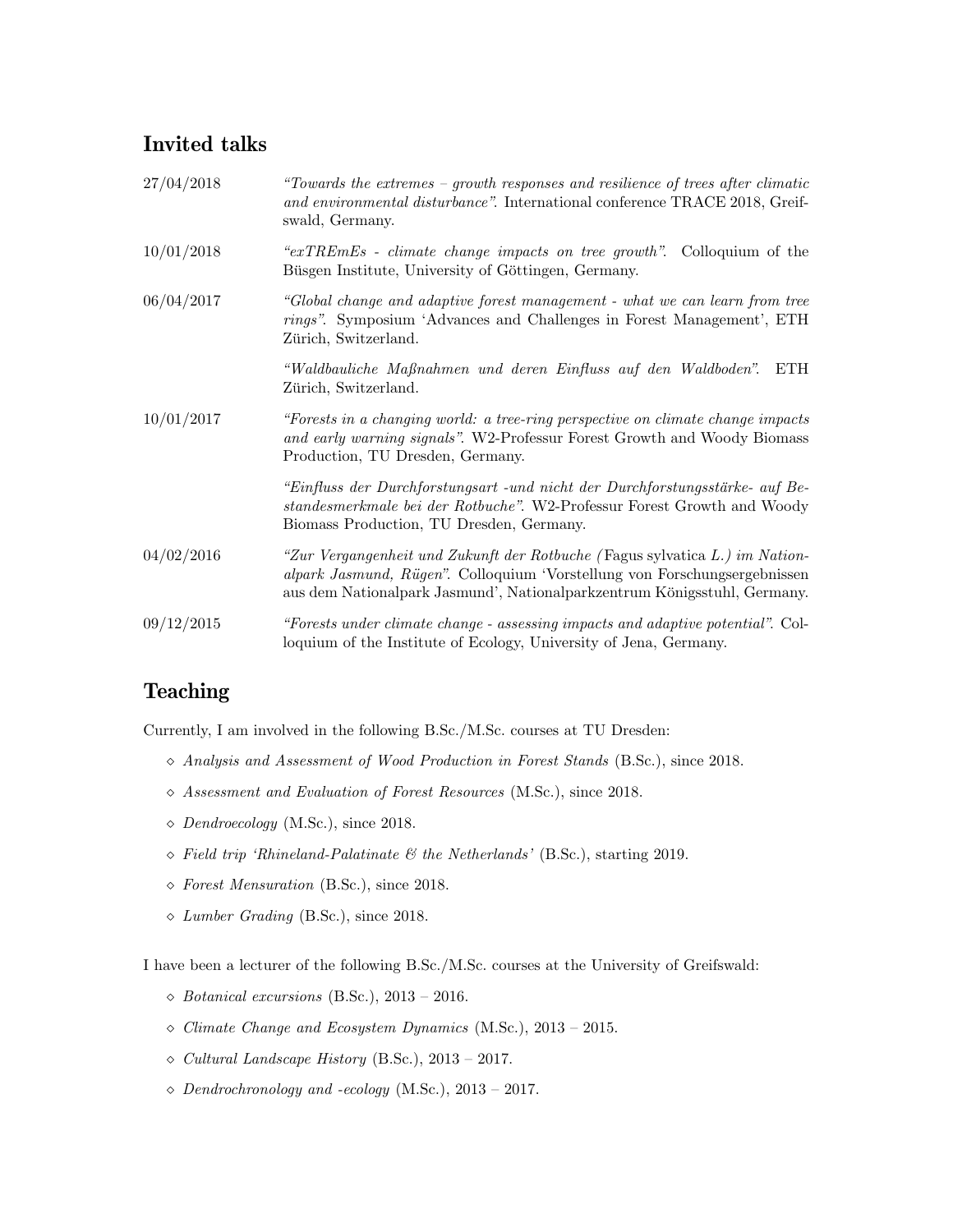- $\diamond\ \textit{Forestry}$  (B.Sc.), 2016 2017.
- $\Diamond$  Landscape-ecological excursion (B.Sc.), 2013 2017.
- $\diamond~Practical~Landscape~Ecology~I~(B.Sc./M.Sc.),~2014$  2017.
- $\Diamond$  Statistics (B.Sc.), 2016 2018.
- $\diamond$  Vegetation science (B.Sc.), 2013 2017.

#### Supervision

| Ph.D. students   | $\frac{1}{4}$ ongoing, 2 finished:                                                                                                                                                                                                     |
|------------------|----------------------------------------------------------------------------------------------------------------------------------------------------------------------------------------------------------------------------------------|
|                  | Suliman, T. (2020) Distance-independent individual-based forest model for<br>even aged stands of brutia pine in the coastal region of Syria. TU Dresden,<br>Germany.                                                                   |
| $co-supervision$ | Trouillier, M. (2018) Individual white spruce ( <i>Picea glauca</i> (Moench) Voss)<br>growth limitations at treelines in Alaska. University of Greifswald, Germany.                                                                    |
| M.Sc. students   | 9 finished theses:                                                                                                                                                                                                                     |
|                  | Borde, Thaddäus (2021). Climate sensitivity and drought stress tolerance<br>of different Larix x eurolepis Henry progenies. M.Sc. thesis, TU Dresden,<br>Germany.                                                                      |
|                  | Fichtner, Isabel (2021). Das Marteloskop Tharandter Wald: ein waldbauliches<br>Übungsinstrument für eine nachhaltige und integrative Waldbewirtschaftung.<br>M.Sc. thesis, TU Dresden, Germany.                                        |
|                  | Samfaß, Andreas (2021). Growth prognosis of Fagus sylvatica (L.) in Mecklenburg-<br>Western Pomerania under different climate scenarios using tree-ring data.<br>M.Sc. thesis, TU Dresden, Germany.                                    |
|                  | Thiem, Elke (2021). Dendrochronologische Untersuchungen zu Absterbeer-<br>scheinungen der Rotbuche in Mecklenburg-Vorpommern. M.Sc. thesis, TU<br>Dresden, Germany.                                                                    |
|                  | Rossa, H. (2019). Sensitivität und Resilienz – Wie reagieren Rotbuche (Fagus<br>sylvatica L.) und Wald-Kiefer (Pinus sylvestris L.) auf den Klimawandel im<br>Mecklenburg-Vorpommern. M.Sc. thesis, University of Greifswald, Germany. |
|                  | Räbiger, C. (2017). Einfluss von Wölbackerstrukturen auf Wachstum und<br>Klimasensitivität von Rotbuche und Stieleiche. M.Sc. thesis, University of<br>Greifswald, Germany.                                                            |
|                  | Heinze, L. (2016). Dendroökologischer Vergleich von Feld- und Waldeichen<br>(Quercus robur) aus dem Gebiet des Naturparks Nossentiner/Schwinzer Heide.<br>M.Sc. thesis, University of Greifswald, Germany.                             |
|                  | Hümpfner, I. (2016). Klimasensitivität einheimischer und fremdländischer<br>Baum-arten: Haben Sitka-Fichte und Co eine Zukunftsperspektive? M.Sc. the-<br>sis, University of Greifswald, Germany.                                      |
|                  | Kunze, C. (2014). Drivers of tree recruitment in the Eldena forest. Diploma<br>thesis, University of Greifswald, Germany.                                                                                                              |
|                  |                                                                                                                                                                                                                                        |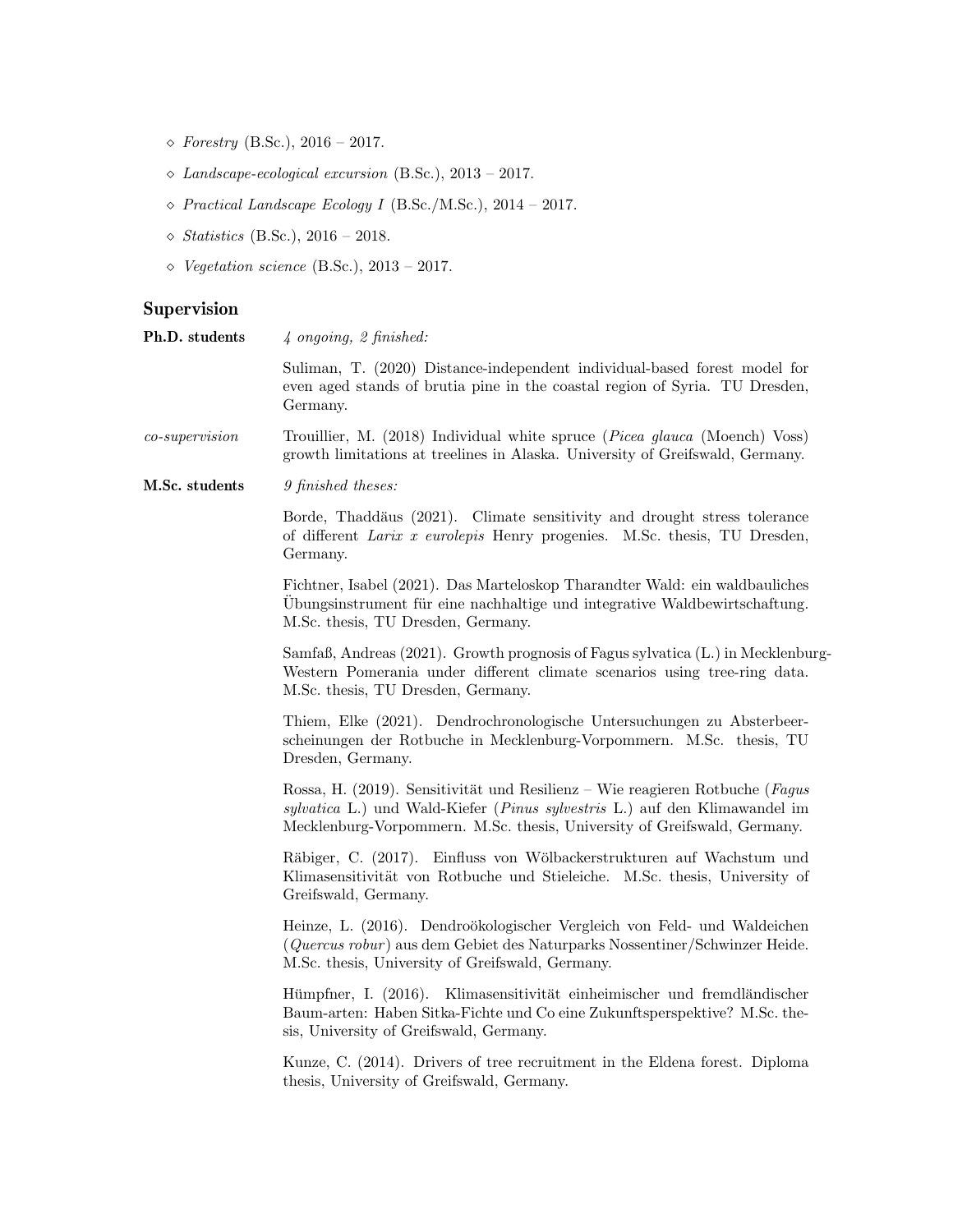Langer, Fabian (2021). Dendroökologische Untersuchung von Fagus sylvatica im Revier Langula hinsichtlich der Klimasensitivität. B.Sc. thesis, FH Erfurt, Germany.

Noack, Erwin (2021). Vergleich der Potentiale von Birke, Weide und Pappel für die Nutzung auf Kurzumtriebsplantagen – eine Literaturrecherche. B.Sc. thesis, TU Dresden, Germany.

Reihs, Justus (2021). Trockenstress und Fichte: Unterscheiden sich SO2 tolerante und SO2-sensitive Herkunfte in ihren Wachstumsreaktionen? B.Sc. ¨ thesis, TU Dresden, Germany.

Brielmayer, Tore (2020). Die Zukunft der Douglasie im Klimawandel – eine literaturbasierte Bewertung. B.Sc. thesis, TU Dresden, Germany.

Stiasny, P. (2018). Vegetation dynamics in the forest nature reserve "Heilige Hallen" following a storm event in 2002. B.Sc. thesis, University of Greifswald, Germany.

Dickel, L. (2017). Habitat and food selection of beef cattle in outfield pastures in southeastern Norway. B.Sc. thesis, University of Greifswald, Germany.

Engelhardt, F. (2017). Erfolgskontrolle einer Mahdgutubertragung im NSG ¨ "Großes Torfmoor" (Landkreis Minden Lubbecke). B.Sc. thesis, University of ¨ Greifswald, Germany.

Köpke, T. (2017). Vegetationsdynamik auf dem Flächennaturdenkmal Heidehügel bei Mesekenhagen. B.Sc. thesis, University of Greifswald, Germany.

Lichtenau, S. (2017). Waldverjüngung und Wildverbiss im Karlsburger Oldenburger Holz, Revier Buddenhagen und Revier Jagdkrug im Vergleich. B.Sc. thesis, University of Greifswald, Germany.

Rahn, S. (2016). Effekte hydrologischer Änderungen im Naturwaldreservat "Großer Wohld" auf das Wachstum und die Holzanatomie der Buche (Fagus sylvatica L.). B.Sc. thesis, University of Greifswald, Germany.

Theel, M. (2016). Vegetation und Pflanzendiversität einer extensiv bewirtschafteten Grünlandfläche bei Wackerow. B.Sc. thesis, University of Greifswald, Germany.

Wedell, S. (2016). Konzeption und Etablierung eines Langzeit-Vegetationsmonitorings in der Sundischen Wiese (Zingst). B.Sc. thesis, University of Greifswald, Germany.

von Wissel, G. (2016). Absterbeerscheinungen an Rotbuchen (Fagus sylvatica L.) im Naturwaldreservat "Großen Wohld" - Der Ursache dendroökologisch auf der Spur. B.Sc. thesis, University of Greifswald, Germany.

Behrens, M. (2015). Auswirkungen des Baus eines Sturmflutschutzes auf das Wachstum der Waldkiefer (Pinus sylvestris L.) in den Sundischen Wiesen auf Zingst. B.Sc. thesis, University of Greifswald, Germany.

Blümel, E. (2015). Vegetations ökologischer Vergleich von Natur- und Wirtschaftswald im NSG Eldena. B.Sc. thesis, University of Greifswald, Germany.